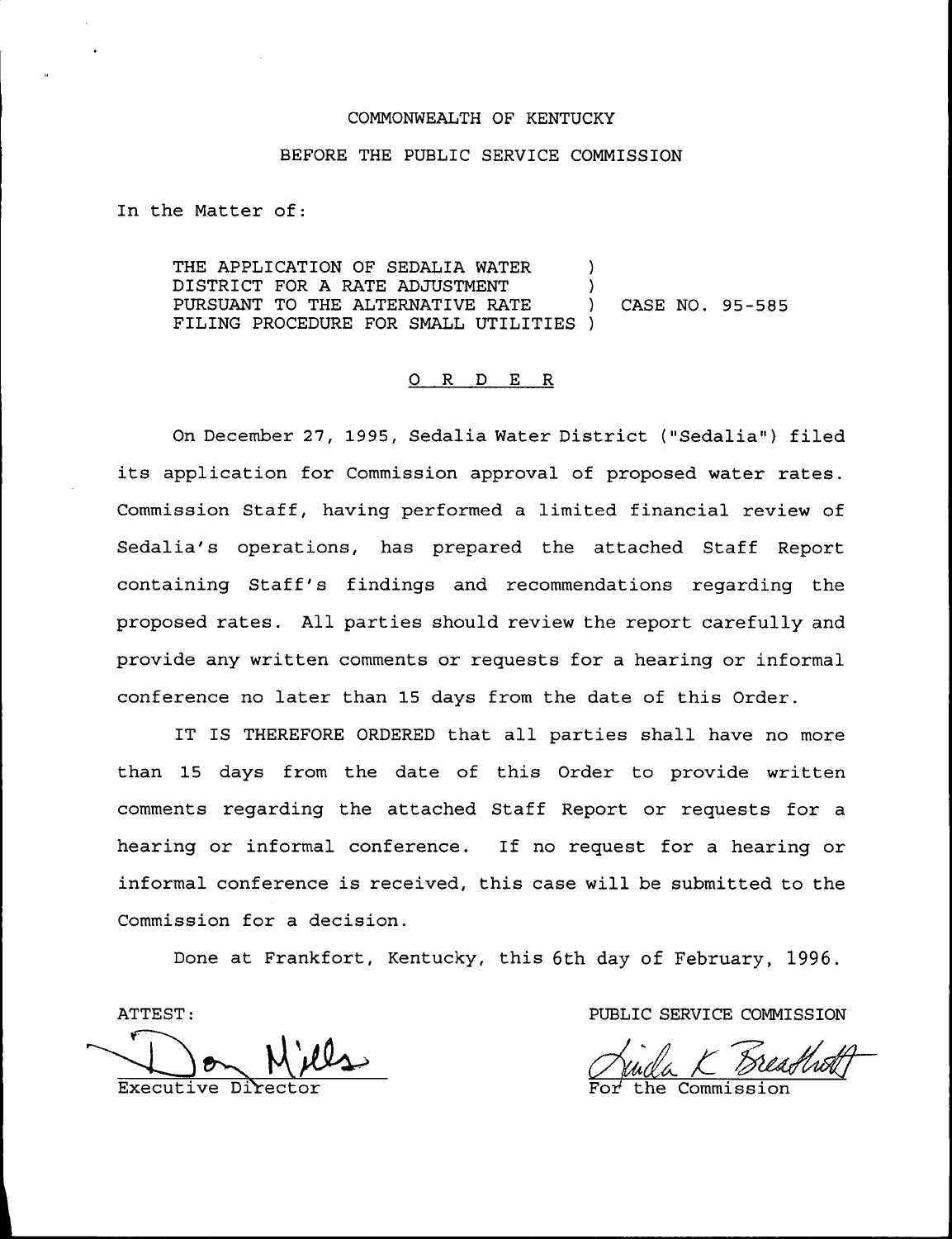#### COMMONWEALTH OF KENTUCKY

## BEFORE THE PUBLIC SERVICE COMMISSION

In the Matter of:

 $\bullet$ 

| THE APPLICATION OF SEDALIA WATER     |                 |  |
|--------------------------------------|-----------------|--|
| DISTRICT FOR A RATE ADJUSTMENT       |                 |  |
| PURSUANT TO THE ALTERNATIVE RATE     | CASE NO. 95-585 |  |
| FILING PROCEDURE FOR SMALL UTILITIES |                 |  |

### STAFF REPORT

Prepared By: Karen Harrod, CPA Public Utility Financial Analyst, Chief Revenue Requirements Division of Financial Analysis

Prepared By: John Geoghegan Public Utility Rate Analyst, Chief Communications, Water and Sewer Rate Design Branch Division of Rates and Research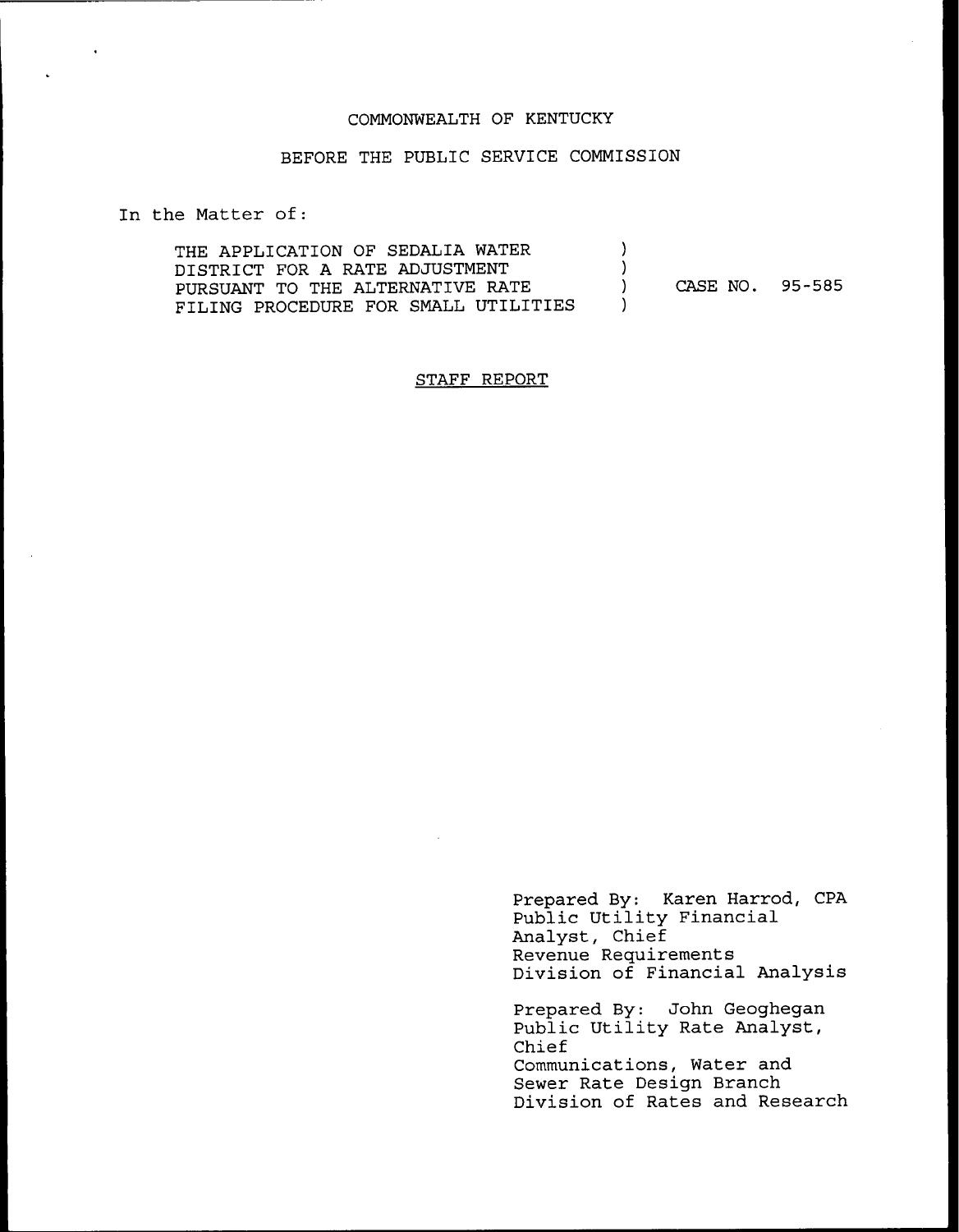#### STAFF REPORT

## $O_{N}$

### SEDALIA WATER DISTRICT

### CASE NO. 95-585

On December 27, 1995, Sedalia Water District ("Sedalia") filed an application with the Kentucky Public Service Commission ("Commission") seeking approval to increase its tariffed water rates by 15.9 percent, an increase in annual operating revenues of \$4,194. Sedalia requested assistance from Commission Staff ("Staff") in the preparation of its Alternative Rate Filing Application as allowed pursuant to <sup>807</sup> KAR 5:076, Section 2. In order to assist in the preparation of this application, Staff performed a limited financial review of Sedalia's test year operations, the fiscal year ended June 30, 1995.

In its application Sedalia requested a waiver be granted from 807 KAR 5:076, Section 2, with regard to the information in the application being based on the most recent annual report filed, or calendar year 1994. The waiver was granted by Order dated January 19, 1996.

The scope of the review was limited to obtaining information as to whether the test period operating revenues and expenses were representative of normal operations. Insignificant or immaterial discrepancies were not pursued and are not addressed herein.

Karen Harrod of the Commission's Division of Financial Analysis performed the limited review on June 21 and September 6,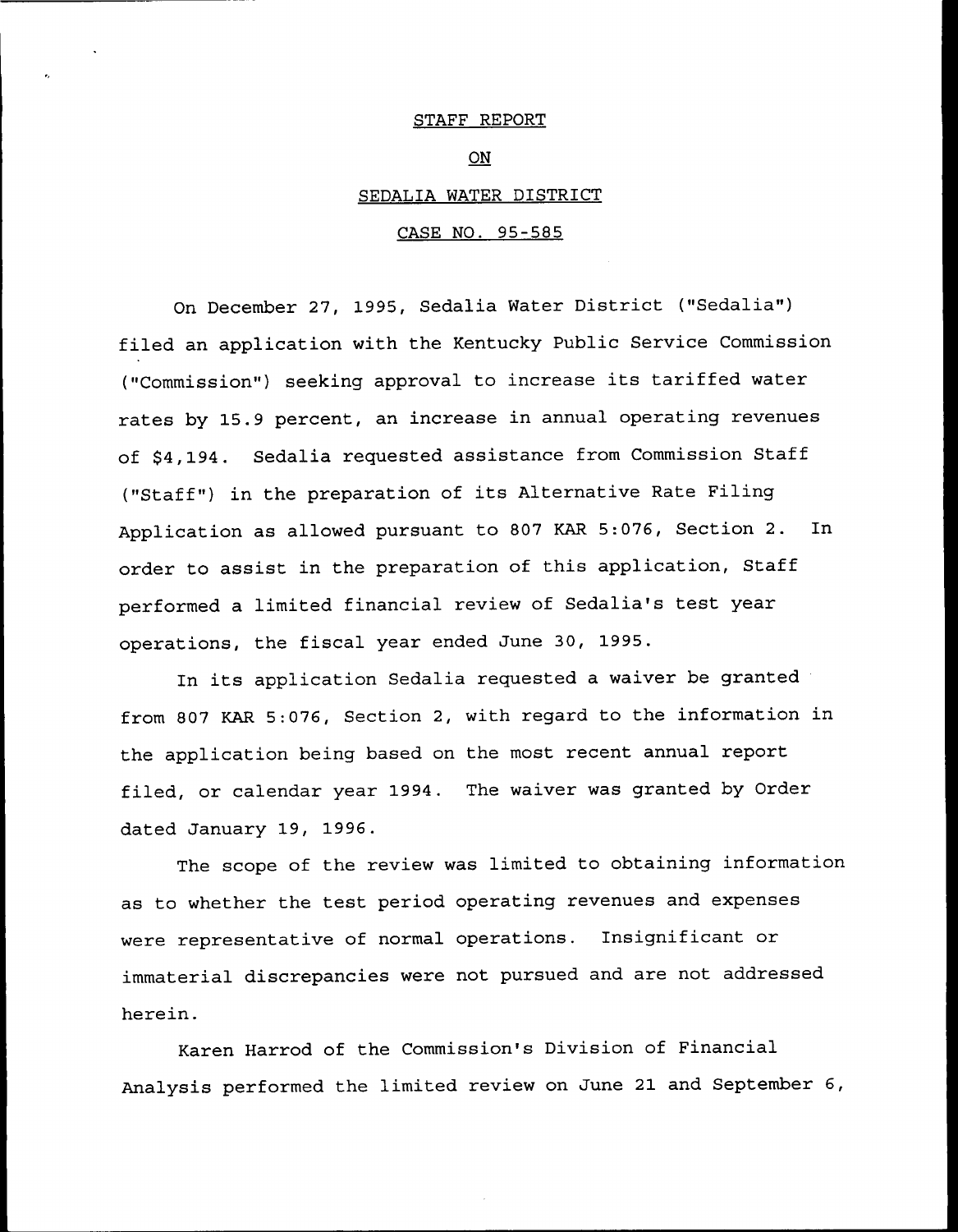1995. Ms. Harrod is responsible for the preparation of this Staff Report except for the determination of Normalized Operating Revenue, Rate Design, and Attachment C, which were prepared by John Geoghegan of the Commission's Division of Rates and Research.

<sup>A</sup> copy of Sedalia's Adjusted Net Operating Income Statement is shown on Attachment A. Attachment <sup>B</sup> details the revenue requirement determination. Staff recommends that Sedalia be allowed to increase its annual operating revenues by the requested amount of \$4,194. The rates contained in Attachment <sup>C</sup> will achieve Staff's recommended level of revenue.

Signatures

Prepared By: Karen Harrod, CPA Public Utility Financial Analyst, Chief Revenue Requirements Branch Financial Analysis Division

Prepared By:  $\theta$ ohn Geoghegan Public Utility Rate Analyst, Principal Communications, Water and Sewer Rate Design Branch Division of Rates and Research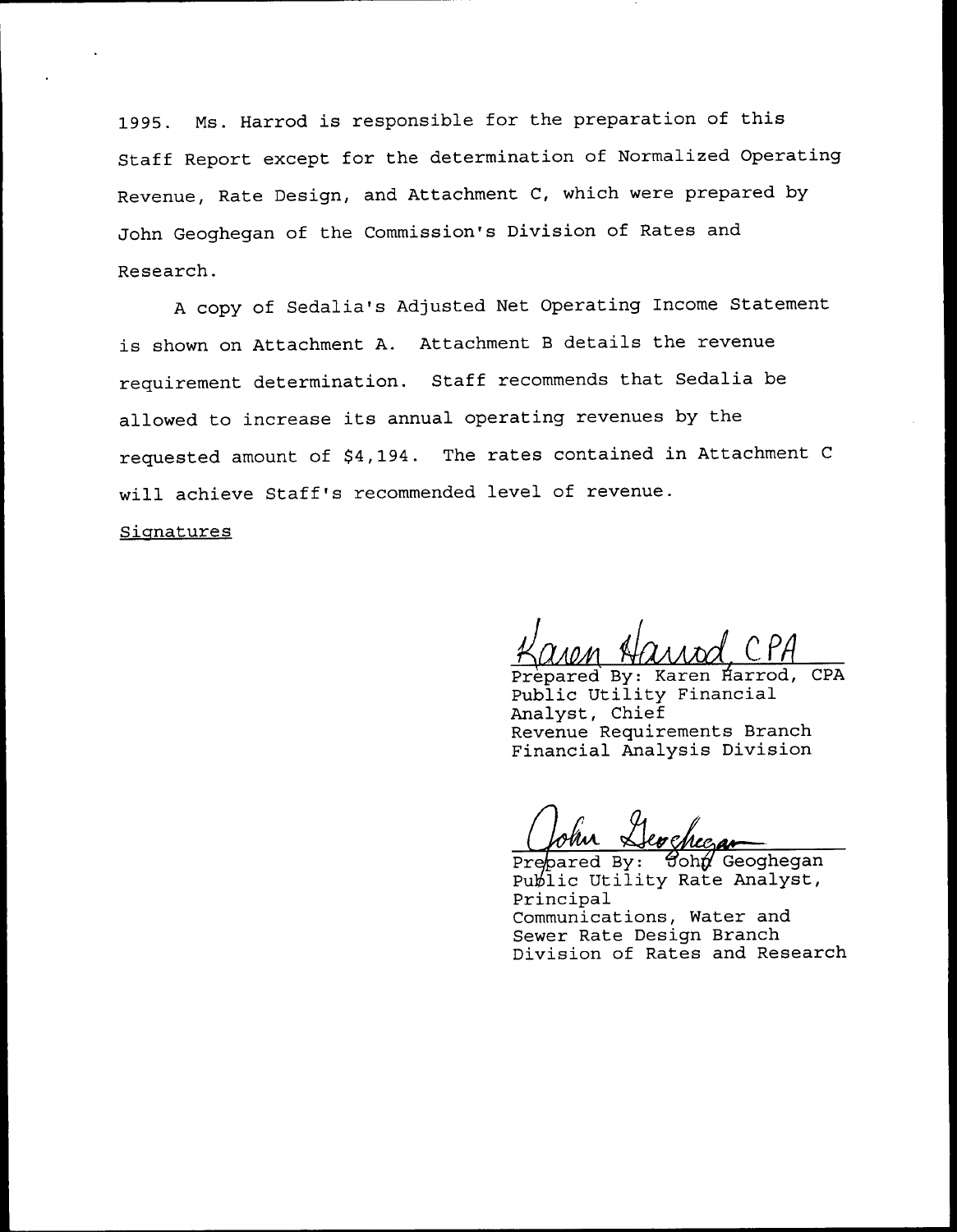## ATTACHMENT A STAFF REPORT CASE NO. 95-585

SEDALIA WATER DISTRICT STATEMENT OF OPERATIONS Test Year Ended 6/30/95

|                                                                                                                                                                                                                                                                                                                                       | Test Year                                                                                                              | Recommended<br>Adjustments                                           | Adjusted<br>Test Year<br>\$26,350<br>743                                                                       |  |
|---------------------------------------------------------------------------------------------------------------------------------------------------------------------------------------------------------------------------------------------------------------------------------------------------------------------------------------|------------------------------------------------------------------------------------------------------------------------|----------------------------------------------------------------------|----------------------------------------------------------------------------------------------------------------|--|
| Operating Revenues:<br>Water Sales<br>Other Operating Revenues                                                                                                                                                                                                                                                                        | \$26,525<br>743                                                                                                        | (175)(1)<br>\$                                                       |                                                                                                                |  |
| Total Operating Revenues                                                                                                                                                                                                                                                                                                              | \$27,268                                                                                                               | (175)<br>\$                                                          | \$27,093                                                                                                       |  |
| Operating Expenses:<br>Contract Labor - Operator<br>Contract Labor - Bookkeeping<br>Commissioner Fees<br>Insurance Expense<br>Purchased Power<br>Office Supplies & Expense<br>Repairs & Maintenance<br>Legal & Accounting<br>Chemicals<br>Water Testing Expense<br>Operating Supplies<br>Depreciation Expense<br>Amortization Expense | $\mathsf{S}$<br>4,680<br>2,080<br>150<br>993<br>2,250<br>1,648<br>4,298<br>3,600<br>773<br>1,677<br>103<br>3,425<br>32 | \$<br>$(360)$ $(2)$<br>(160)(3)<br>34(4)<br>$(2, 100)$ (5)<br>397(6) | \$<br>4,320<br>1,920<br>150<br>993<br>2,250<br>1,682<br>4,298<br>1,500<br>1,170<br>1,677<br>103<br>3,425<br>32 |  |
| Miscellaneous Expense                                                                                                                                                                                                                                                                                                                 | 184<br>\$25,893                                                                                                        | <u>\$(2,189)</u>                                                     | 184<br>\$23,704                                                                                                |  |
| Total Operating Expenses<br>Operating Income                                                                                                                                                                                                                                                                                          | \$.<br>1,375                                                                                                           | \$.<br>2,014                                                         | \$.<br>3,389                                                                                                   |  |
| Interest Income                                                                                                                                                                                                                                                                                                                       | <u> 161</u>                                                                                                            |                                                                      | 161                                                                                                            |  |
| Income Available for Debt Service                                                                                                                                                                                                                                                                                                     | \$ 1,536                                                                                                               | 2,014                                                                | <u>\$3,550</u>                                                                                                 |  |

(1) Operating Revenues - Water Sales Sedalia's reported operating revenue from rates was \$26,525. Staff performed a billing analysis which indicated Sedalia's present rates should produce \$26,350 annually, resulting in a \$175 decrease.

(2) Contract Labor - Operato <u>Concrace Babor - operacor</u><br>This account has been decreased to reflect the annualizati of this expense. The operator is paid \$360 per month or chip expense: The operator is para feed por menter,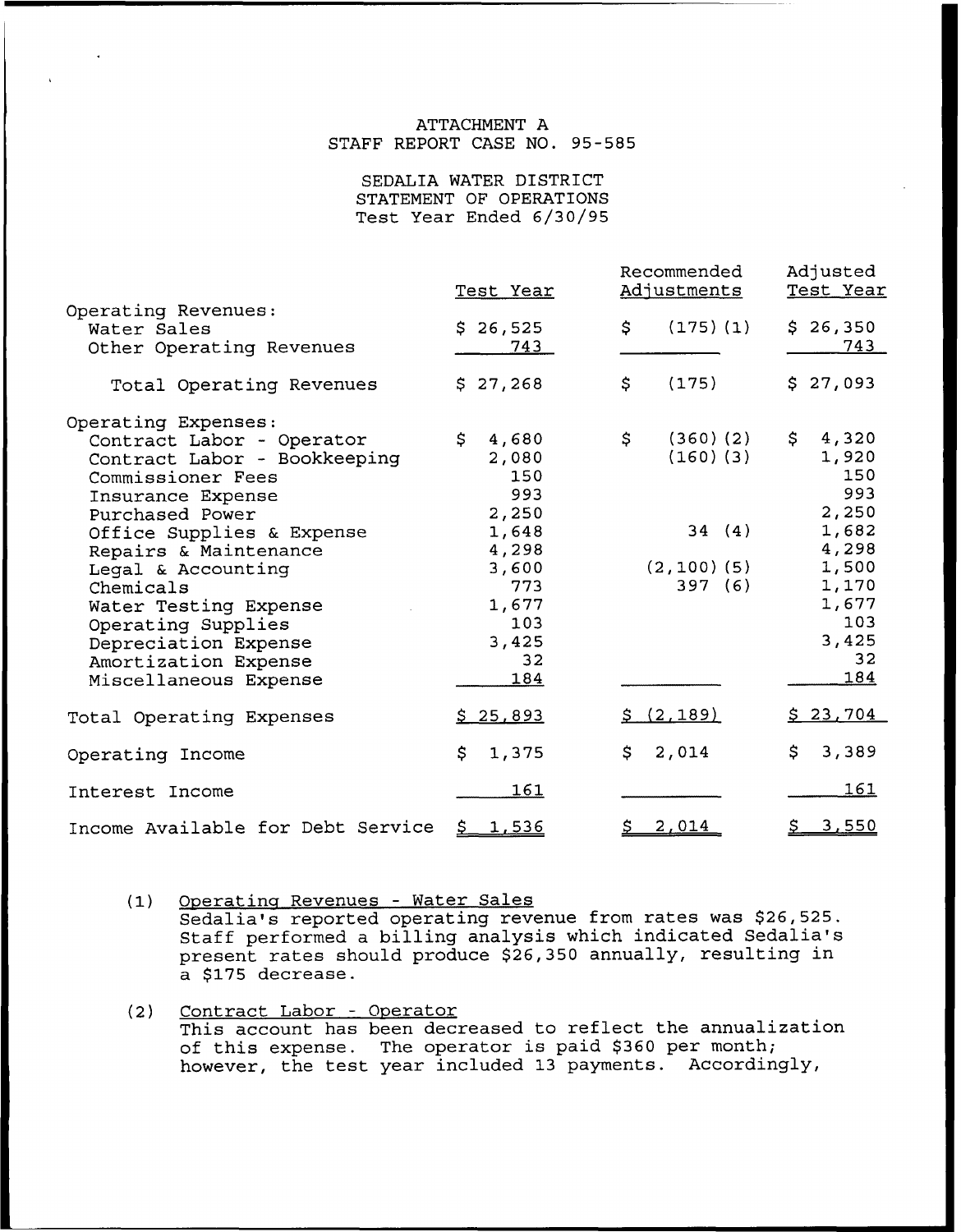an adjustment has been made to decrease test year contract labor - operator expense by \$360, to a level of \$4,320.

- (3) Contract Labor Bookkeeping This account has been decreased to reflect the annualization of this expense. The bookkeeper is paid \$160 per month; however, the test year included 13 payments. Accordingly, an adjustment has been made to decrease test year contract labor - bookkeeping expense by \$160, to a level of \$1,920.
- $(4)$  Office Supplies & Expense
	- This account has been increased by \$34 to normalize testyear telephone expense. Sedalia did not install its own telephone line until August 1994. The average cost of operating that line from August 1994 - June 1995 was \$41.70<br>per month. Telephone expense for the month of July 1994 was Telephone expense for the month of July 1994 was only \$8.05. This adjustment increases July telephone expense to the average level of \$41.70, or \$42.
- (5) Legal & Accounting

Sedalia reported test year legal and accounting expense of \$3,600. This account has been decreased by \$2,100 to<br>reflect the actual test year expense of \$1,500. The \$2,100 reflect the actual test year expense of  $$1,500.$ was paid during the test year but was actually incurred for services performed prior to that time.

(6) Chemicals

This account has been increased by \$397 to reflect an additional six months of fluoride expense. This expense was incurred during the last six months of the test year; however, it is anticipated that fluoride will be purchased and used during the entire year.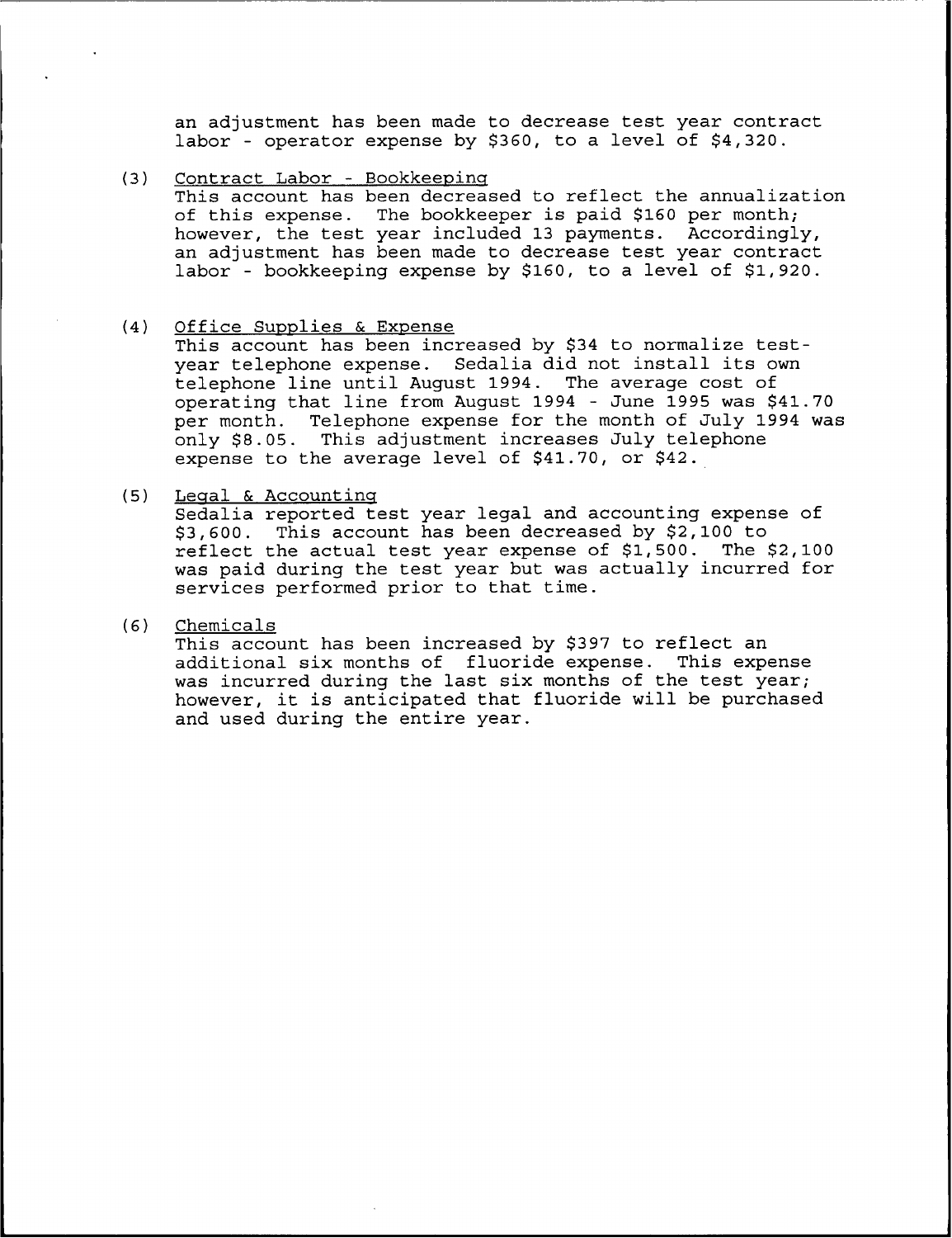# ATTACHMENT B STAFF REPORT CASE NO. 95-585

 $\sim 100$ 

 $\sim$   $\sim$ 

# SEDALIA MATER DISTRICT REVENUE REQUIREMENT DETERMINATION

| Adjusted Operating Expenses<br>Average Annual Debt Service<br>.20 Debt Service Coverage | \$23,704<br>6,453<br>1,291 |
|-----------------------------------------------------------------------------------------|----------------------------|
| Total Revenue Requirement                                                               | \$31,448                   |
| Less:<br>Normalized Test Year Operating Revenue<br>Interest Income                      | 27,093<br>161              |
| Recommended Revenue Increase                                                            |                            |